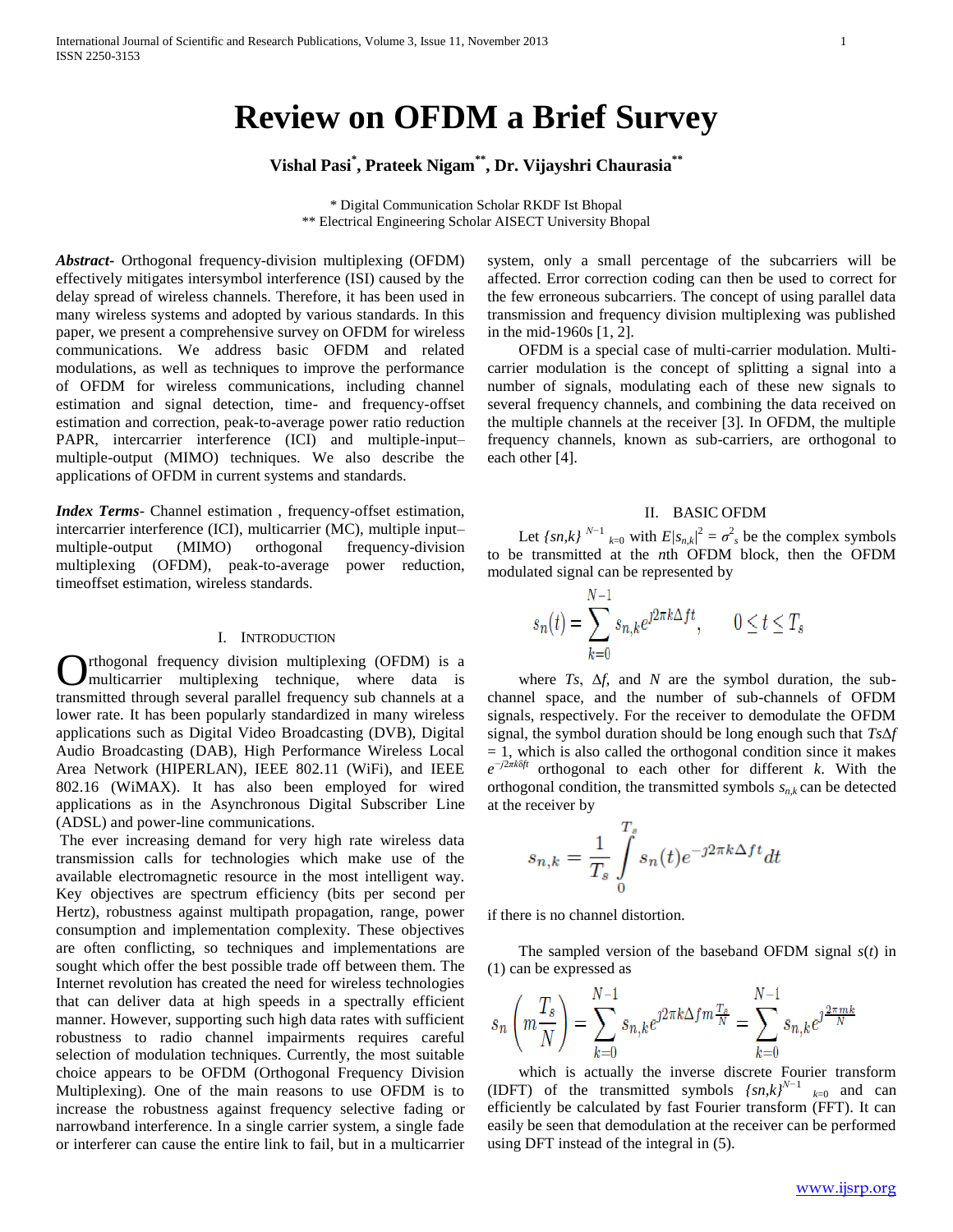A cyclic prefix (CP) or guard interval is critical for OFDM to avoid interblock interference (IBI) caused by the delay spread of wireless channels. They are usually inserted between adjacent OFDM blocks.



**Fig. 1 shows the function of the CP.**

 Fig. 1 shows the function of the CP Without the CP, the length of the OFDM symbol is *Ts*, as shown in (1). With the CP, the transmitted signal is extended to  $T = Tg + Ts$  and can be expressed as  $\overline{1}$ 

$$
\tilde{s}_n(t) = \sum_{k=0}^{N-1} s_{n,k} e^{j2\pi k \Delta ft}, \qquad -T_g \le t \le T_s.
$$

It is obvious that  $\tilde{s}n(t) = sn(t + Ts)$  for  $-Tg ≤ t ≤ 0$ , which is why it is called the CP.

The impulse response of a wireless channel can be expressed by [6].

$$
h(t) = \sum_i \gamma_i \delta(t - \tau_i)
$$

 where *τi* and *γi* are the delay and the complex amplitude2of the *i*th path, respectively. Then, the received signal can be expressed as

$$
x_n(t) = \sum_i \gamma_i \bar{s}_n(t - \tau_i) + n(t)
$$

where  $n(t)$  represents the additive white Gaussian noise (AWGN) at the receiver. As demonstrated in Fig. 1, *xn*(*t*)

consists of only the signal component from the *n*th OFDM block when  $\tau l \leq t \leq \tau u$ , where  $\tau l = -Tg + \tau M$ ,  $\tau u = Ts +$ 

*τm*, *τm* = min*i* $\{\tau i\}$ , and *τM* = max*i* $\{\tau i\}$ ; otherwise, the received signal consists of signals from different OFDM blocks. If  $\tau l \leq 0$  and  $\tau u \geq Ts$ , then

$$
x_{n,k} = \frac{1}{T_s} \int_{0}^{T_s} x_n(t)e^{-j2\pi f_k t} dt
$$
  
=  $\frac{1}{T_s} \int_{0}^{T_s} \left\{ \sum_{i} \gamma_i \bar{s}_n(t - \tau_i) + n(t) \right\} e^{-j2\pi f_k t} dt$   
=  $H_k s_{n,k} + n_k$ 

for  $0 \leq k \leq N - 1$  and all *n*, where *Hk* denotes the frequency

response of the wireless channel at the *k*th subchannel and is defined as

$$
H_k=\sum_i \gamma_i e^{-\jmath 2 \pi k \Delta f \tau_i}
$$

J

 It can be proved that *nk* are *independent identically distributed* complex circular Gaussian with zero mean and variance *σ*2*n.* With *Hk*, transmitted symbols can be estimated. For single carrier systems, the received signal is the convolution of the transmitted sequences or symbols and the impulse response of wireless channels in addition to AWGN, whereas the impact of the channel is only a multiplicative distortion at each sub channel

for OFDM systems, which makes signal detection in OFDM systems very simple and is also one of the reasons why OFDM is very popular nowadays.

## III. CHANNEL ESTIMATION

 In OFDM systems, CSI can be estimated using training symbolsknown at both the transmitter and the receiver. The training symbols may be inserted at different subchannels of different OFDM blocks, as shown in Fig. 2(a). These training symbols are more often called pilots. The CSI corresponding to the pilot subchannels is first estimated, and then, that corresponding to the data-bearing subchannels is obtained by interpolation.

This is called pilot-aided channel estimation (PACE) [7]–



 In addition to interleaving the training symbols and the informative symbols by such frequency-division multiplexing, they may also be superimposed, which can be regarded as a special form of pilots [10]. This kind of training symbols are usually called superimposed pilots, which were first proposed to phase synchronization and originally called spread-spectrum pilots [48] and were later applied for channel estimation. On the other hand, all training symbols may be arranged at the first (or couple of) OFDM blocks, as shown in Fig. 2(b). The training blocks in this case are sometimes called preamble. The CSI corresponding to the training blocks are first estimated, and that corresponding to the subsequent data blocks can be tracked and further improved with the help of the demodulated data. This is called decision-directed channel estimation (DDCE) [11], [12].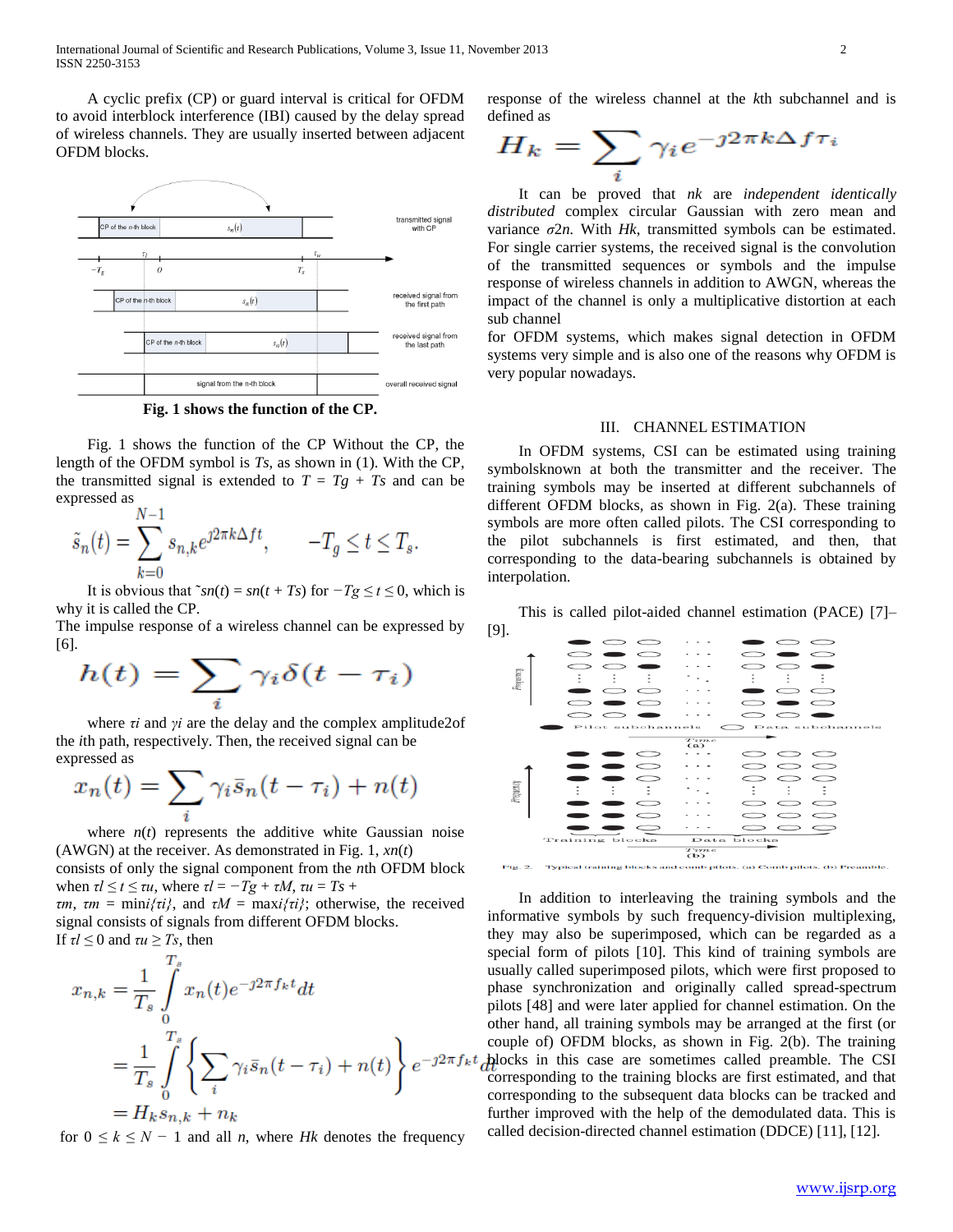1)*Pilot-Aided Channel Estimation:* Using pilot tones to estimate channel coefficients was first proposed in [13]. The two major issues of pilot-aided channel estimation are pilot design and interpolation.

 2) *DDCE:* For DDCE, CSI at the preamble block(s) is first estimated and then used to demodulate and detect the symbols at the next data block. CSI can be tracked by using detected symbols or data, either hard decision or soft decision, as shown in [14]–[16]. For systems with error-correction coding, redundancy in coding can be exploited by iteratively performing soft symbol decision and channel estimation [15], [17].

 3) *Comparison:* DDCE methods fit in systems operating in static or quasi-static channels. It particularly fits in systems in a slot transmission mode, such as wireless cellular systems. Initial channel estimation is provided with the training blocks and is then followed by tracking or prediction. Their major advantage is that they are able to provide high spectrum efficiency by using detected data as pilots. However, error propagation will be induced in fast fading channels [18].

## IV. TIME ANDFREQUENCY VARYING IMPAIRMENT MITIGATION

 In this section, we will address time- and frequency-varying impairment mitigation. Frequency-varying impairments are caused by the timing offset between the transmitter and the receiver or the delay spread due to a multipath of wireless channels. As shown in (5), the impact of delay spread is a multiplicative channel distortion on the demodulated signal if the CP or guard interval is long enough, which can easily be mitigated once CSI is estimated. The impact of timing offset is much simpler than that of delay spread. If the timing offset  $\tau$  is less than the CP, then it will cause a phase rotation of 2*πk*Δ*fτ* to the symbol at the *k*th subchannel [4]. If the timing offset exceeds the CP, then IBI will be generated, in addition to the phase rotation. The phase rotation due to the timing offset is different for different subchannels. This property can be exploited to estimate the timing offset. We will address how to estimate the timing offset and compensate for its impact later on in this section.

- *1) Timing-Offset Estimation and Correction:* The timing offset can be estimated with pilot- and nonpilot-aided techniques. After the timing offset is estimated, its integer part, which is a multiple of the sampling interval, is used to adjust the starting position of the FFT window, and its (residual) fractional part will generate a phase offset and can be compensated at each subchannel when we cancel the impact of the delay spread of wireless channels [16].
- *2) Frequency-Offset Estimation and Correction:* From the perspective of its impact and signal processing, the CFO can be divided into integer and fractional parts. The integer part of the CFO is a multiple of the subchannel space Δ*f*, which will cause a symbol or subchannel shift, that is, the transmitted symbol in one subchannel is shifted to another at the receiver. The fractional part results in the loss of orthogonality among

subchannels and generates ICI. Once the CFO is estimated, its impact can completely be canceled in the time domain by multiplying the received signal  $x(t)$  by the frequency shift factor *e−j*2*πδft*.[19]

*3) Mitigation of ICI Caused by the Doppler Spread:* ICI may be caused by the CFO, phase noise, timing offset, and Doppler spread [20], [21], [22], [23]. However, ICI induced by the first three impairments can completely be compensated or corrected. Since the Doppler spread or shift is random, we can only mitigate its impact. The existing ICI mitigation techniques include frequency equalization, ICI self-canceling, time-domain windowing, coding, extanded kalman filter, unscaned kalman filter etc.

 As we can see from (8), ICI in the frequency domain in OFDM systems is similar to ISI in the time domain in singlecarrier systems. Consequently, those approaches dealing with ISI in single-carrier systems can immediately be used here. It is well known that matrix inversion is required to calculate the coefficients of an equalizer. To reduce its high complexity, various methods have been developed. In [24], the channel matrix is partitioned into block diagonal matrices by exploiting the fact that the frequency response within a symbol duration will linearly vary with time when the duration of an OFDM symbol is much less than the channel coherence time. In [25], a time domain successive interference cancellation (SIC) detector is presented to remove ICI, which is similar to SIC widely used in multiuser detection.

*4) PAPR Reduction: As* indicated before, the OFDM signal has a large PAPR. A traditional method dealing with the large PAPR is to back off the operating points of nonlinear power amplifiers; however, it severely reduces the efficiency of the power amplifiers. Therefore, by exploiting the special characteristics of the OFDM signal, various approaches have been proposed to cope with the issue. They include clipping and filtering [26], [27], selected mapping (SLM) [28]–[30], partial transmit sequence (PTS) [31], etc. To reduce the PAPR of an OFDM signal, a clipper can directly be used. However, such nonlinear processing will cause in-band distortion and out-of-band radiation . If the out of band interference is filtered out, then the PAPR of the clipped signal will regrow [26]. Therefore, if clipping and filtering are repeated several times, then both the PAPR and out-of-band radiation will be reduced, as proposed in [27]. However, the clipping and filtering techniques are unable to remove the inband distortion. The technique is improved in [31] by limiting the distortion of each subchannel.

## V. OFDM-RELATED MODULATION AND ACCESS **TECHNIQUES**

 There are many other modulation or access techniques related to OFDM. MC modulation is a general category of modulation to which OFDM belongs. A single-carrier system with frequency-domain equalization (SC-FDE) and energy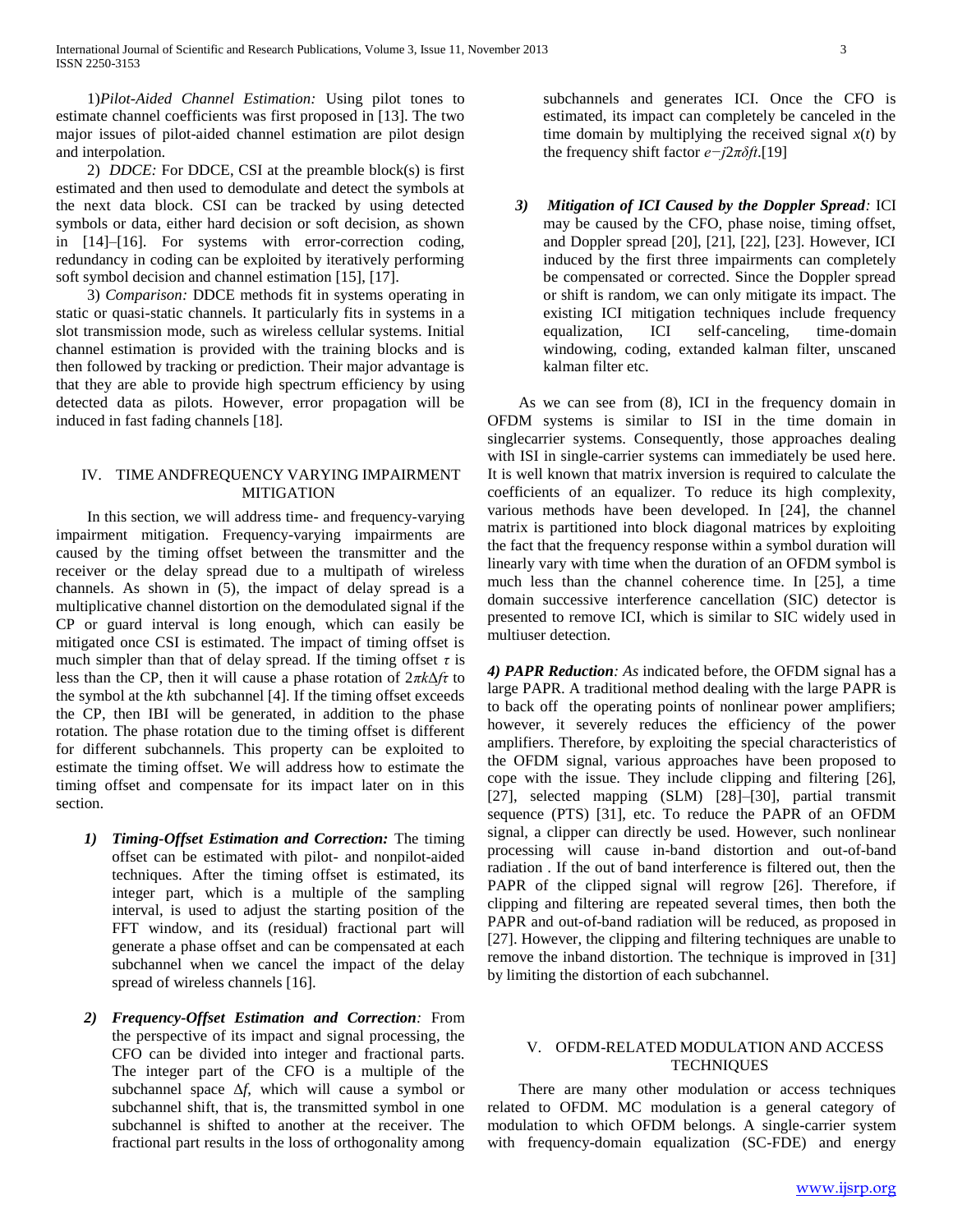spreading transform (EST)-based modulation are two block transmission schemes that exploit the CP to mitigate the delay spread of wireless channels, which share the same spirit as OFDM. Furthermore, based on OFDM, many access techniques have been developed. MC-CDMA and OFDM access (OFDMA) are two of the examples. In this section, we will briefly describe MC modulation, SC-FDE, EST-based modulation, MC-CDMA, and OFDMA.

## VI. MIMO TECHNIQUES IN OFDM

 MIMO techniques or space–time processing can be used in wireless communications for diversity gain and capacity improvement [32]–[33]. Recent books [34]–[35] have given a comprehensive introduction of MIMO techniques. Here, we focus on special issues when MIMO techniques are used with OFDM. Most of MIMO techniques are developed for flat fading channels. However, multipath will cause frequency selectivity of broadband wireless channels. Therefore, MIMO-OFDM, which has originally been proposed to exploit OFDM to mitigate ISI in MIMO systems, turns out to be a very promising choice for future high-data-rate transmission over broadband wireless channels. The earliest work in MIMO-OFDM can be found in [36] and [37]. Since that time, MIMO-OFDM has become a very popular area in wireless communications, particularly in the past several years [38]. In this section, we only very briefly provide an introduction of the topic.

## VII. APPLICATIONS

 During the past decade, OFDM has been adopted in many wireless communication standards, including European digital audio broadcasting, terrestrial digital video broadcasting, and satellite–terrestrial interactive multiservice infrastructure in China. In addition, OFDM has been considered or approved by many IEEE standard working groups, such as IEEE 802.11a/g/n, IEEE 802.15.3a, and IEEE 802.16d/e.

 The applications include wireless personal area networks, wireless local area networks, and wireless metropolitan networks. Currently, OFDMA is being investigated as one of the most promising radio transmission techniques for LTE of the *3rd Generation Partnership Project* (3GPP), International Mobile Telecommunications—Advanced Systems. Before introducing the major features of several OFDM applications, we briefly describe the design guideline of OFDM for wireless communications.

## VIII. CONCLUSION

 In this paper, we have briefly described OFDM for wireless communications. We start with the basic principle of OFDM and techniques to deal with impairments in wireless systems, including channel estimation, timing- and frequency-offset estimation, ICI mitigation, and PAPR reduction. Then, we introduced related modulation and access schemes, such as OFDM, SC-FDE, EST-based modulation, MC-CDMA, and OFDMA.

 We have also summarized the MIMO techniques for OFDM and the wireless applications of OFDM. The OFDM-related technique has been invented over 40 years ago. OFDM for wireless communications has intensively been an active research area in the past 10 years. It is not our intention and is impossible either to provide an exhaustive literature search in the area through this paper. Due to page limit, we do not include performance optimization in OFDM systems, techniques on joint channel, time- and frequency offset estimation, or applications other than wireless.

## **REFERENCES**

- [1] Chang R.W, synthesis of band limited orthogonal signal for multichannel data transmission, Bell syst. Tech., Vol. 45, pp.1775-1796, Dec. 1996.
- [2] Salzberg, B.R, performance of an efficient parallel data transmission system, IEEE trans. Com., Vol. Com-15, pp. 805-813, Dec. 1967.
- [3] White Paper: High-speed wireless OFDM communication systems, Wi-LAN Inc., February 2001.
- [4] "CommsDesign Enabling fast wireless networks with OFDM," http://www.commsdesign.com/ story/OEG20010122S0078, Accessed May 1, 2003.
- [5] L. J. Cimini, Jr., "Analysis and simulation of a digital mobile channel using orthogonal frequency division multiplexing," IEEE Trans. Commun., vol. COM-33, no. 7, pp. 665–675, Jul. 1985.
- [6] R. Steele, Mobile Radio Communications. New York: IEEE Press, 1992.
- [7] M. Morelli and U. Mengali, "A comparison of pilot-aided channel estimation methods for OFDM systems," IEEE Trans. Signal Process, vol. 49, no. 12, pp. 3065–3073, Dec. 2001.
- [8] P. Hoeher, S. Kaiser, and P. Robertson, "Two-dimensional pilot symbolaided channel estimation by Wiener filtering," in Proc. IEEE Int. Conf. Acoust., Speech Signal Process., Apr. 1997, vol. 3, pp. 1845–1848.
- [9] Y. (G.) Li, "Pilot-symbol-aided channel estimation for OFDM in wireless systems," IEEE Trans. Veh. Technol., vol. 49, no. 4, pp. 1207–1215, Jul. 2000.
- [10] L. Tong, B. M. Sadler, and M. Dong, "Pilot-assisted wireless transmissions: General model, design criteria, and signal processing," IEEE Signal Process. Mag., vol. 21, no. 6, pp. 12–25, Nov. 2004.
- [11] O. Edfors, M. Sandell, J. Beek, S. K. Wilson, and P. O. Borjesson, "OFDM channel estimation by singular value decomposition," IEEE Trans. Commun., vol. 46, no. 7, pp. 931–939, Jul. 1998.
- [12] J. J. Beek, O. Edfors, M. Sandell, S. K. Wilson, and P. O. Börjesson, "On channel estimation in OFDM systems," in Proc. IEEE Veh. Technol. Conf., Jul. 1995, vol. 2, pp. 815–819.
- [13] R. Negi and J. Cioffi, "Pilot tone selection for channel estimation in a mobile OFDM system," IEEE Trans. Consum. Electron., vol. 44, no. 3, pp. 1122–1128, Aug. 1998.
- [14] V. Mignone and A. Morello, "CD3-OFDM: A novel demodulation scheme for fixed and mobile receivers," IEEE Trans. Commun., vol. 44, no. 9, pp. 1144–1151, Sep. 1996.
- [15] S. Y. Park, Y. G. Kim, C. G. Kang, and D. E. Kang, "Iterative receiver with joint detection and channel estimation for OFDM system with multiple receiver antennas in mobile radio channels," in Proc. IEEE Global Telecommun. Conf., Nov. 2001, vol. 5, pp. 3085–3089.
- [16] S. ten Brink, F. Sanzi, and J. Speidel, "Two-dimensional APP channel estimation and decoding for OFDM systems," in Proc. IEEE Global Telecommun. Conf., Nov. 2000, vol. 2, pp. 741–745.
- [17] L. Jarbot, "Combined decoding and channel estimation of OFDM systems in mobile radio networks," in Proc. IEEE Veh. Technol. Conf., May 1997, vol. 3, pp. 1601–1604.
- [18] S. Kalyani and K. Giridhar, "Mitigation of error propagation in decision directed OFDM channel tracking using generalized m estimators," IEEE Trans. Signal Process., vol. 55, no. 5, pp. 1659–1672, May 2007.
- [19] P. Moose, "A technique for orthogonal frequency division multiplexing frequency offset correction," IEEE Trans. Commun., vol. 42, no. 10, pp. 2908–2914, Oct. 1994.